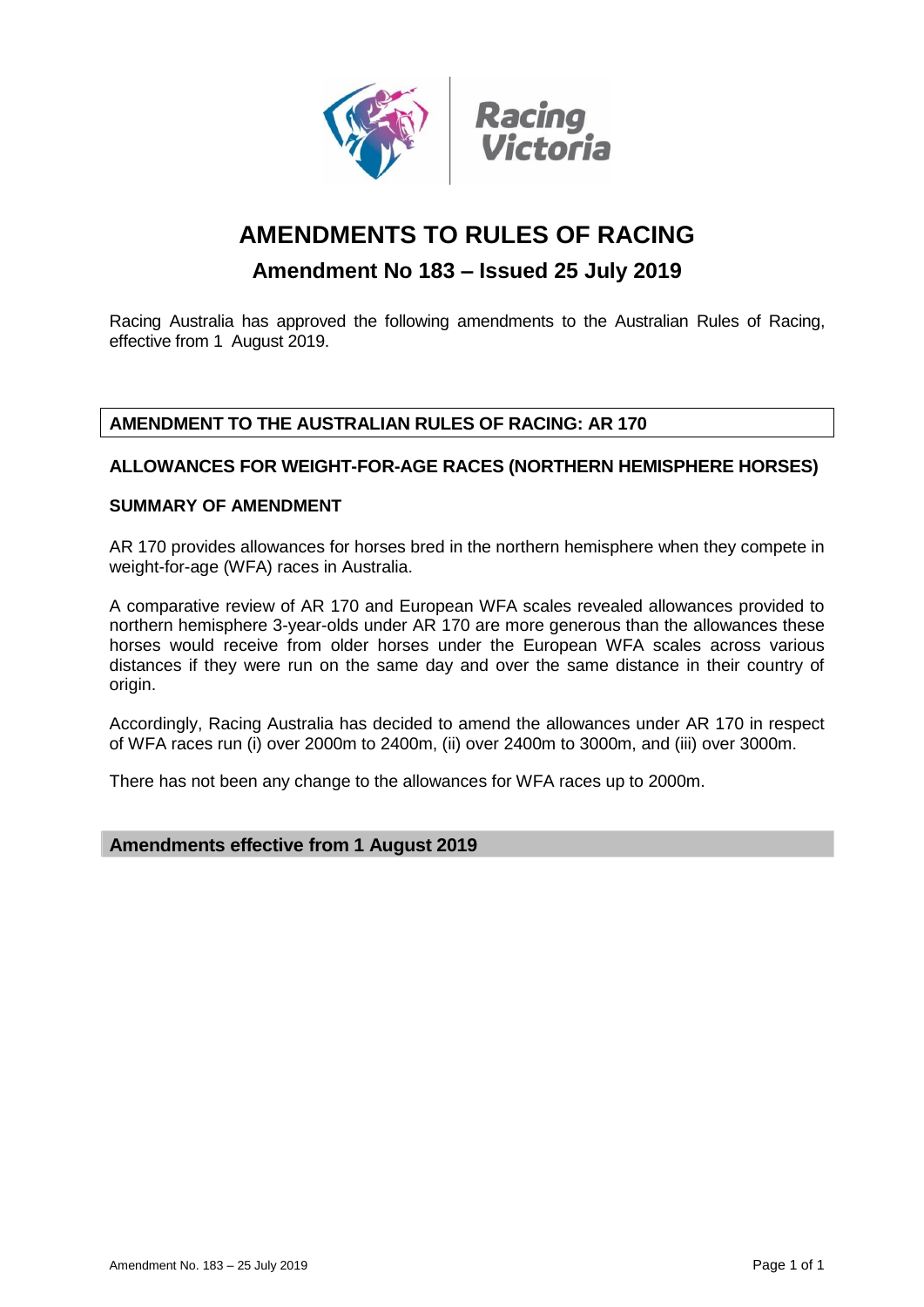# *AR 170 BE AMENDED AS FOLLOWS:*

# **AR 170 Allowances for weight-for-age races (northern hemisphere horses)**

An allowance in standard weight-for-age races will only apply to all horses sired in the northern hemisphere and foaled between 1 January and 31 July, in accordance with the following table (allowances expressed in kg):

| <b>Distance</b> | Age | Aug            | Sept              | <b>Oct</b>   | <b>Nov</b>     | Dec          | Jan          | Feb   | Mar   | Apr | <b>May</b>     | June | July           |
|-----------------|-----|----------------|-------------------|--------------|----------------|--------------|--------------|-------|-------|-----|----------------|------|----------------|
| 1200m           | 2y  | $---$          |                   |              | ---            | $---$        | 3            | 3     | 3     | 3   | 3              | 3    | 3              |
| and             | 3y  | 2.5            | 2.5               | 2            | 2              | 2            | 2            | 1.5   | 1.5   | 1.5 | $\mathbf{1}$   | 1    | 1              |
| under           | 4y  | $.5\,$         | $.5\,$            | .5           | .5             |              |              |       |       |     |                |      |                |
|                 | 5y  | ---            |                   | $---$        |                |              |              |       | ---   |     | ---            |      | ---            |
| <b>Over</b>     | 2y  | $---$          |                   | ---          |                | ---          | 3.5          | 3.5   | 3.5   | 3.5 | 3.5            | 3.5  | 3.5            |
| 1200m           | 3y  | 3              | 3                 | 2.5          | 2.5            | 2.5          | 2.5          | 2     | 2     | 2   | 1.5            | 1.5  | 1.5            |
| to 1600m        | 4y  | $\mathbf{1}$   | 1                 | $\mathbf{1}$ | 1              | .5           | $.5\,$       | .5    | .5    |     |                |      |                |
|                 | 5y  | ---            |                   | ---          |                | ---          | $---$        | $---$ | ---   |     | ---            |      | ---            |
| <b>Over</b>     | 2y  | ---            |                   |              |                | ---          | 4            | 4     | 4     | 4   | 4              | 4    | 4              |
| 1600m           | 3y  | 3              | 3                 | 2.5          | 2.5            | 2.5          | 2.5          | 2.5   | 2     | 2   | $\overline{2}$ | 2    | 2              |
| to              | 4y  | 1.5            | 1.5               | 1.5          | 1              | $\mathbf{1}$ | $\mathbf{1}$ | .5    | .5    | .5  |                |      |                |
| 2000m           | 5y  | ---            |                   |              | ---            |              | ---          |       | $---$ | --- | ---            |      | ---            |
| <b>Over</b>     | 3y  | 3.5            | 3.5               | 3            | 3              | 3            | 3            | 2.5   | 2.5   | 2.5 | $\overline{2}$ | 2    | 2              |
| 2000m           | 4y  |                |                   | 4.5          | <del>1.5</del> | 4.5          | 4.5          |       |       | 5   | $\overline{5}$ |      |                |
| 2000m           | 4v  | 2 <sup>1</sup> | 1.5               |              |                | 0.5          | ---          | $--$  | $--$  | --- | ---            | ---  |                |
| to 2400m 5y     |     | $- - -$        | $---$             | $---$        | ---            | ---          | $---$        | ---   | ---   | --- | ---            | ---  | ---            |
| <b>Over</b>     | 3y  | 4              | 4                 | 3.5          | 3.5            | 3.5          | 3.5          | 3.5   | 3.5   | 3   | 3              | 3    | 3              |
| 2400m           | 4y  | 2.5            | 2.5               |              |                |              | 4.5          | 4.5   |       |     |                |      | $\overline{5}$ |
| 2400m           | 4v  | 2.5            | 1.5               |              |                | 0.5          | $---$        | ---   | ---   | --- | ---            | ---  |                |
| to 3000m 5y     |     | $---$          | $\qquad \qquad -$ | $---$        | ---            | ---          | $---$        | $---$ | ---   | --- | ---            | ---  | ---            |
| <b>Over</b>     | 3y  | ---            |                   |              |                | 4            | 4            | 4     | 4     | 4   | $\overline{4}$ | 4    | 4              |
| 3000m           | 4y  | 3              |                   | 2.5          | 2.5            | 2.5          |              | 2     | 4.5   |     |                |      | 5              |
| 3000m           | 4v  | 3              | $\overline{2}$    | 1.5          | 1.5            |              | 0.5          | 0.5   | ---   | --- | ---            | ---  |                |
|                 | 5y  | $---$          |                   |              | ---            |              | ---          | ---   | ---   |     | ---            |      |                |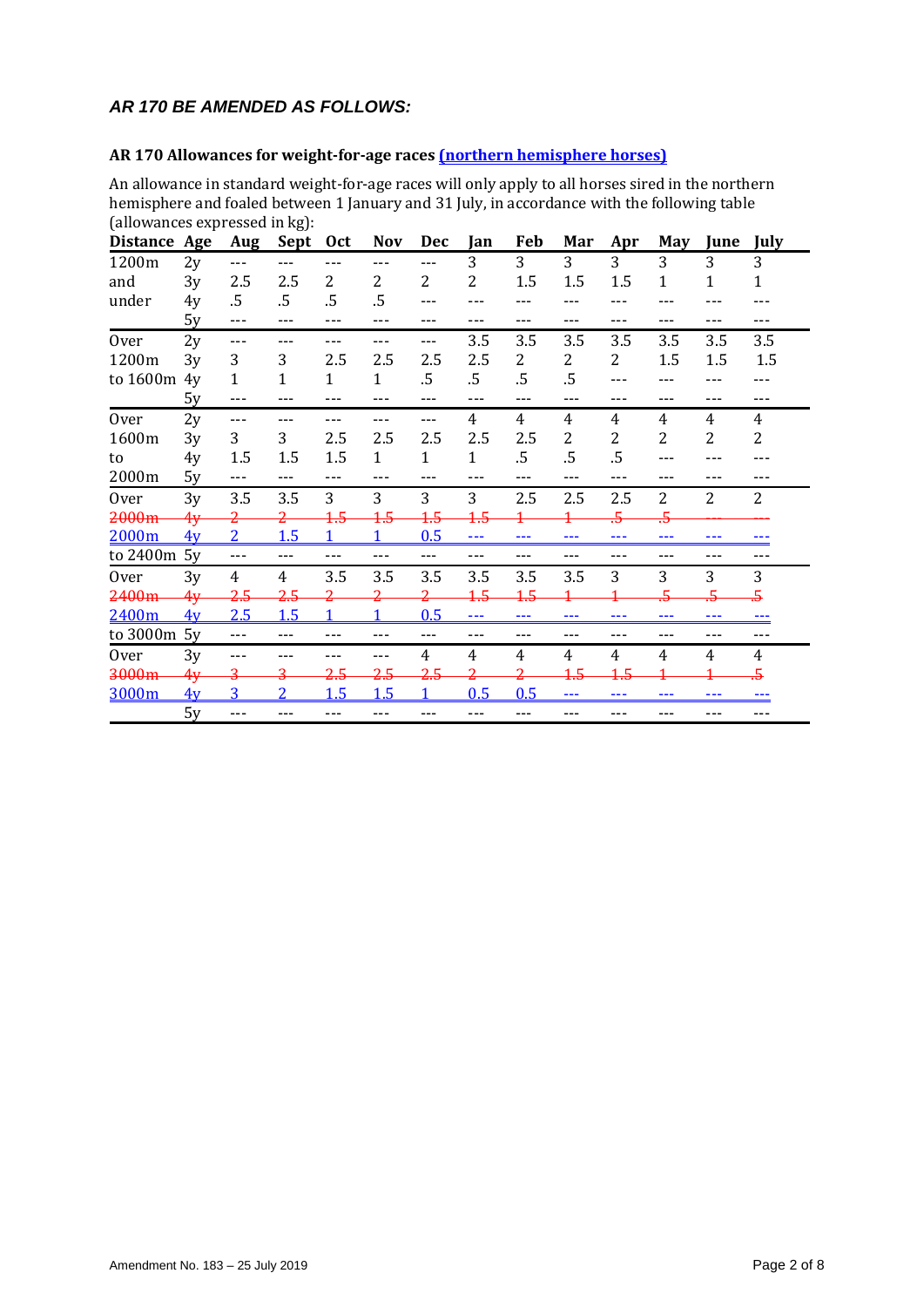The Racing Victoria Board has approved the following amendments to the Victorian Local Rules of Racing.

# **AMENDMENT TO THE VICTORIAN LOCAL RULES OF RACING: LR 7**

### **VICTORIAN RACING TRIBUNAL**

### **SUMMARY OF AMENDMENT**

Pursuant to the *Racing Amendment (Integrity and Disciplinary Structures) Act 2018* (the Act), on 1 August 2019:

- a) The Victorian Racing Tribunal (VRT) and the Victorian Racing Integrity Board (VRIB) will come into operation.
- b) The Racing Victoria Integrity Council will no longer be in operation. Accordingly, from that date, all rules establishing and maintaining the Integrity Council need to be repealed.
- c) The Racing Appeals and Disciplinary Board (RAD Board) will continue to operate in a limited fashion, as detailed in the Act.

Accordingly, LR 7A needs to be repealed and a new LR 7 be enacted. These amendments reflect the statutory requirements in the Act. Local Rules regarding the operation of the RAD Board, in particular LRs 8A to 8F, will remain in force until completion of any historical matters still before the RAD Board.

The Racing Victoria Board has approved the amendments to the following Local Rules.

### **Amendments effective from 1 August 2019**

# *PART 2A – DIVISION 1 – RACING VICTORIA INTEGRITY COUNCIL LR 7A BE DELETED AS FOLLOWS:*

### **PART 2A – RACING VICTORIA INTEGRITY COUNCIL, RACING APPEALS AND DISCIPLINARY BOARD, AND TRAINING DISPUTES TRIBUNAL**

#### **Division 1 –Racing Victoria Integrity Council**

#### **LR 7A Appointment and Functions**

### (1) **Appointment:** The Directors may:

- (a)with the approval of the Minister for Racing, appoint five persons to constitute the Racing Victoria Integrity Council (the **"Integrity Council"**), with:
	- (i) three of the appointed members of the Integrity Council not to hold any office or participant licence within the thoroughbred racing code (including any office or employment with Racing Victoria, any Racing Club or any participant representative body); and
	- (ii) two of the appointed members to be Directors of Racing Victoria (other than the Chair or the Deputy Chair of Racing Victoria);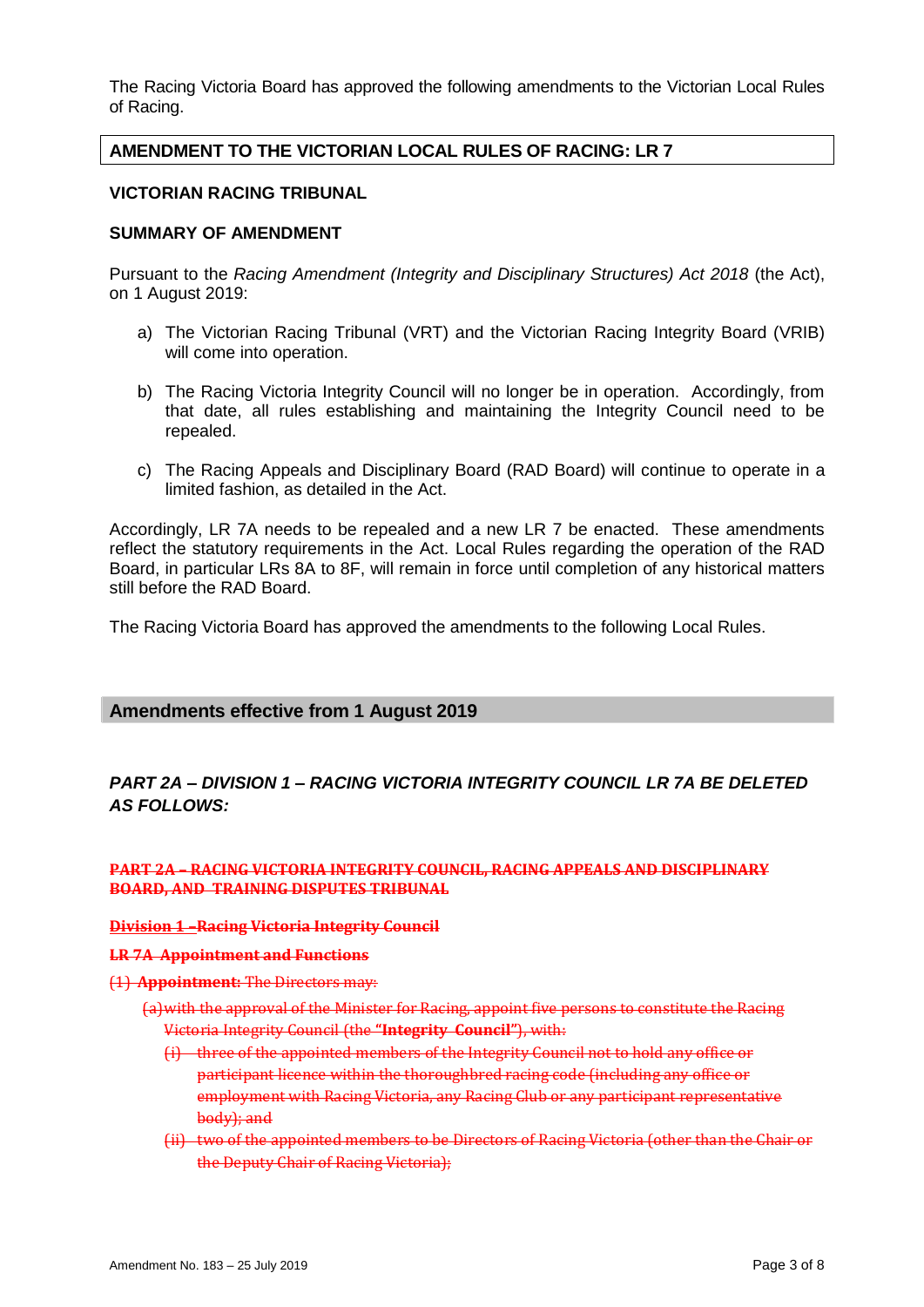- (b) with the approval of the Minister for Racing, appoint a Chair from amongst the persons appointed to the Integrity Council under LR 7A(1)(a)(i); and
- (c) define the term of office and remuneration of persons appointed to constitute the Integrity Council.
- (2) **Function:** The function of the Integrity Council is to:
	- (a) carry out the functions and exercise the powers set out in the Integrity Council charter as set by the Directors and amended from time to time in consultation with the Racing Integrity Commissioner;
	- (b) oversee the integrity assurance functions of the Racing Victoria Integrity Services Department and to consult with, advise and where necessary, provide direction in relation to the management and conduct of the Department's integrity assurance operations;
	- (c) advise the Directors, and make any recommendations to the Directors, in respect of racingintegrity related matters, including regarding:
		- $(i)$  rule making or amendment proposals;<br> $(i)$  integrity policy:
		- (ii) integrity policy;
		- (iii) participant licensing applications and related procedures;
		- (iv) resourcing of the integrity assurance function of Racing Victoria;
	- (d) advise and report on any matter referred to it by:
		- (i) the Directors;
		- (ii) the Stewards or General Manager, Integrity;
		- (iii) Racing Integrity Commissioner;
	- (e) liaise with the Racing Integrity Commissioner and external law enforcement agencies;
	- (f) liaise with the Integrity Councils of the other racing codes in order to promote cross-code cooperation, resource sharing and integrity-related training and development;
	- (g) review integrity policy compliance; and
	- (h) consider and review any matter relevant to the integrity of racing as deemed appropriate.

# *PART 2A – DIVISION 1 – LR 7 - VICTORIAN RACING TRIBUNAL BE ADDED AS FOLLOWS:*

# **PART 2A – VICTORIAN RACING TRIBUNAL, RACING APPEALS AND DISCIPLINARY BOARD AND TRAINING DISPUTES TRIBUNAL**

### **Division 1 – Victorian Racing Tribunal**

### **LR 7 – Victorian Racing Tribunal & RAD Board Transitional Provisions**

(1) In this LR 7:

**2018 Act** means the Racing Amendment (Integrity and Disciplinary Structures) Act 2018 (Vic);

**Commencement Day** means the day on which Part 3 of the 2018 Act comes into operation; and

**Victorian Racing Tribunal** has the same meaning as in the 2018 Act.

- (2) If immediately before the Commencement Day:
	- (a) a person is charged with a Serious Offence under the Rules and that charge:
		- i) has been part heard by the RAD Board and has not been determined by the RAD Board; or
		- ii) has not been heard or determined by the RAD Board; or
	- (b) a person has lodged an appeal against a Steward's decision with the RAD Board and the appeal has not been heard or determined by the RAD Board; or
	- (c) any other proceeding has commenced with the RAD Board and the proceeding has not been determined by the RAD Board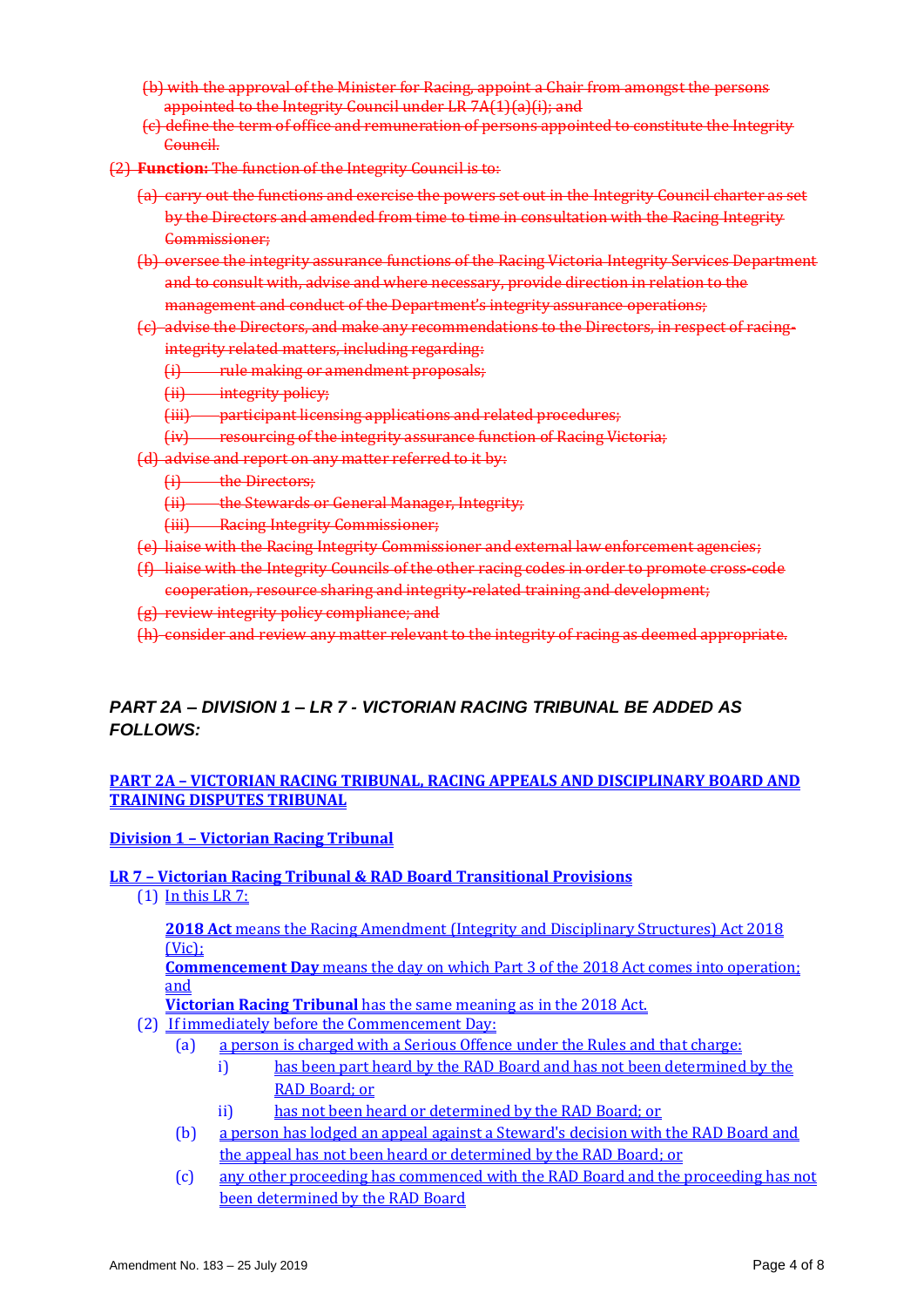(each a '**RAD Board Proceeding**'),

- the RAD Board will continue to have jurisdiction over any such RAD Board Proceeding. (3) Subject to LR 7(2), from the Commencement Day, all matters, hearings and appeals are to be heard and determined by the Victorian Racing Tribunal in accordance with the 2018 Act.
- (4) To the extent of any inconsistency between the Rules and the 2018 Act, the 2018 Act shall prevail.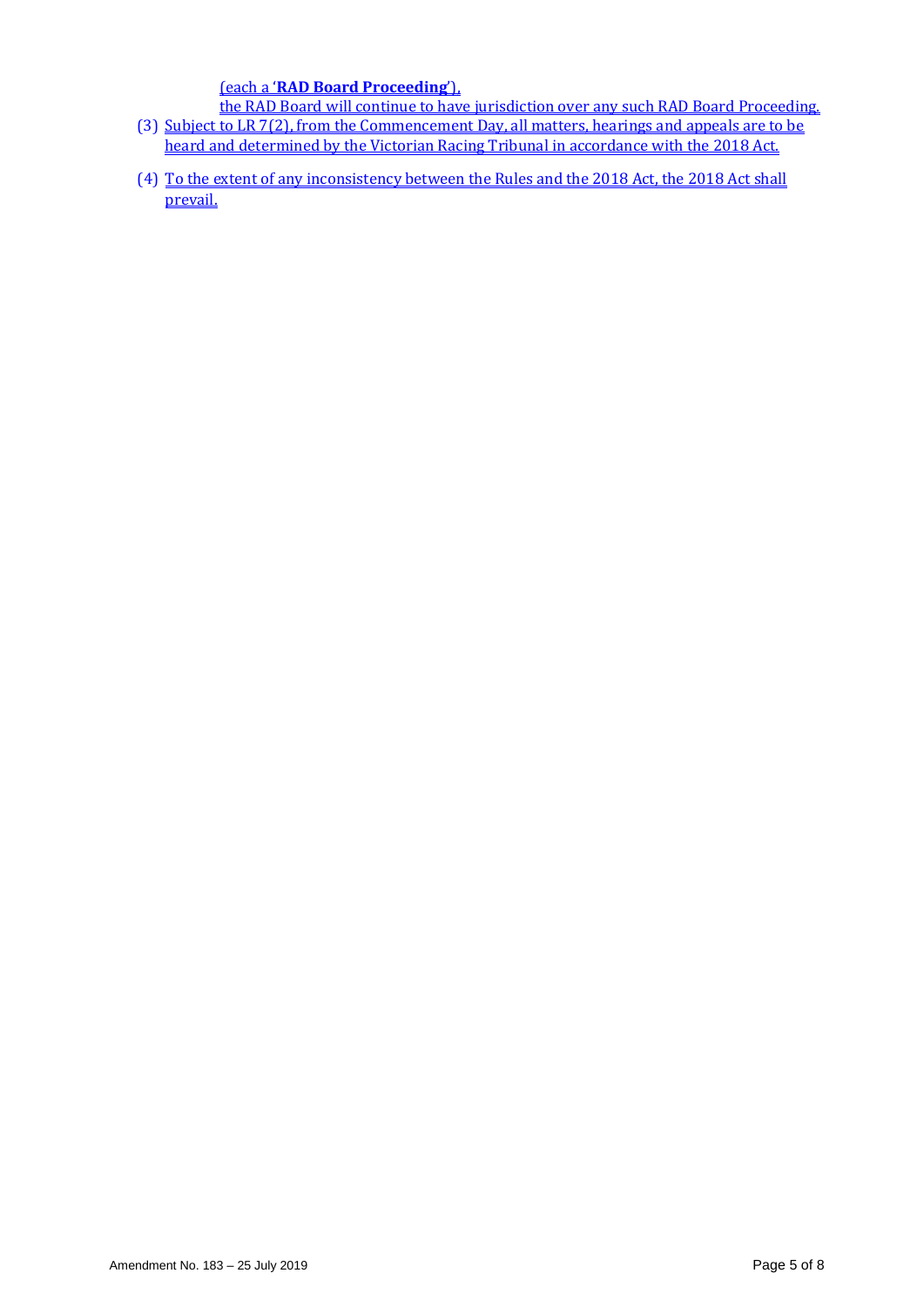# **AMENDMENT TO THE VICTORIAN LOCAL RULES OF RACING: LR 62C**

### **NON-HANDICAP RACES**

### **SUMMARY OF AMENDMENT**

With increases in minimum prizemoney levels from 1 January 2019 for Premium Country meetings (were \$25k now \$35k), Metropolitan Midweek meetings (were \$35k now \$50k) and Metropolitan Saturday ninth races (were \$60k now \$75k), the prizemoney referred to in the various Local Rules controlling race balloting need updating.

The proposed amendments will ensure that the rules governing ballot conditions maintain their alignment with the minimum prizemoney levels across the various segments of Victorian racing.

### **Amendments effective from 1 August 2019**

### *LR 62C BE AMENDED AS FOLLOWS:*

#### **LR 62C Non-handicap races**

### (1) **Weight-for-age and set-weight races (other than Maiden Races)**

Method of elimination of surplus horses:

FIRST – horses which have not received \$30,000 for being placed 1st to 5<sup>th</sup> inclusive in any flat race in the 24 months\* prior to the date of the race, in order of lowest aggregate career prizemoney received. Horses in this category with equal aggregate career prizemoney shall be eliminated by lot.

SECOND – horses which have not received \$60,000 for being placed  $1<sup>st</sup>$  to  $5<sup>th</sup>$  inclusive in any flat race in the 24 months\* prior to the date of the race, in order of lowest aggregate career prizemoney received. Horses in this category with equal aggregate career prizemoney shall be eliminated by lot.

THIRD – horses which have not received \$90,000 for being placed 1st to 5<sup>th</sup> inclusive in any flat race in the 24 months\* prior to the date of the race, in order of lowest aggregate career prizemoney received. Horses in this category with equal aggregate career prizemoney shall be eliminated by lot.

FOURTH – remaining horses in order of lowest aggregate career prizemoney received. Horses in this category with equal aggregate career prizemoney shall be eliminated by lot.

\* which commences from and includes corresponding day two years prior

For the purpose of this Rule LR 62C(1), "prizemoney" shall not include:

(a) prizemoney earned in Picnic races;

(b) for other races worth less than  $$35,000$  \$50,000, prizemoney received for finishing 5th to 10th; or

(c) for races worth  $$35,000$  \$50,000 or more that were not Group or Listed Races, prizemoney received for finishing 6<sup>th</sup> to 10<sup>th</sup>.

### (2) **Set weights and penalty races**

Method of elimination of surplus horses:

FIRST – horses which have received no weight penalty for the race, in order of lowest aggregate prizemoney received. Horses in this category with equal aggregate prizemoney shall be eliminated by lot.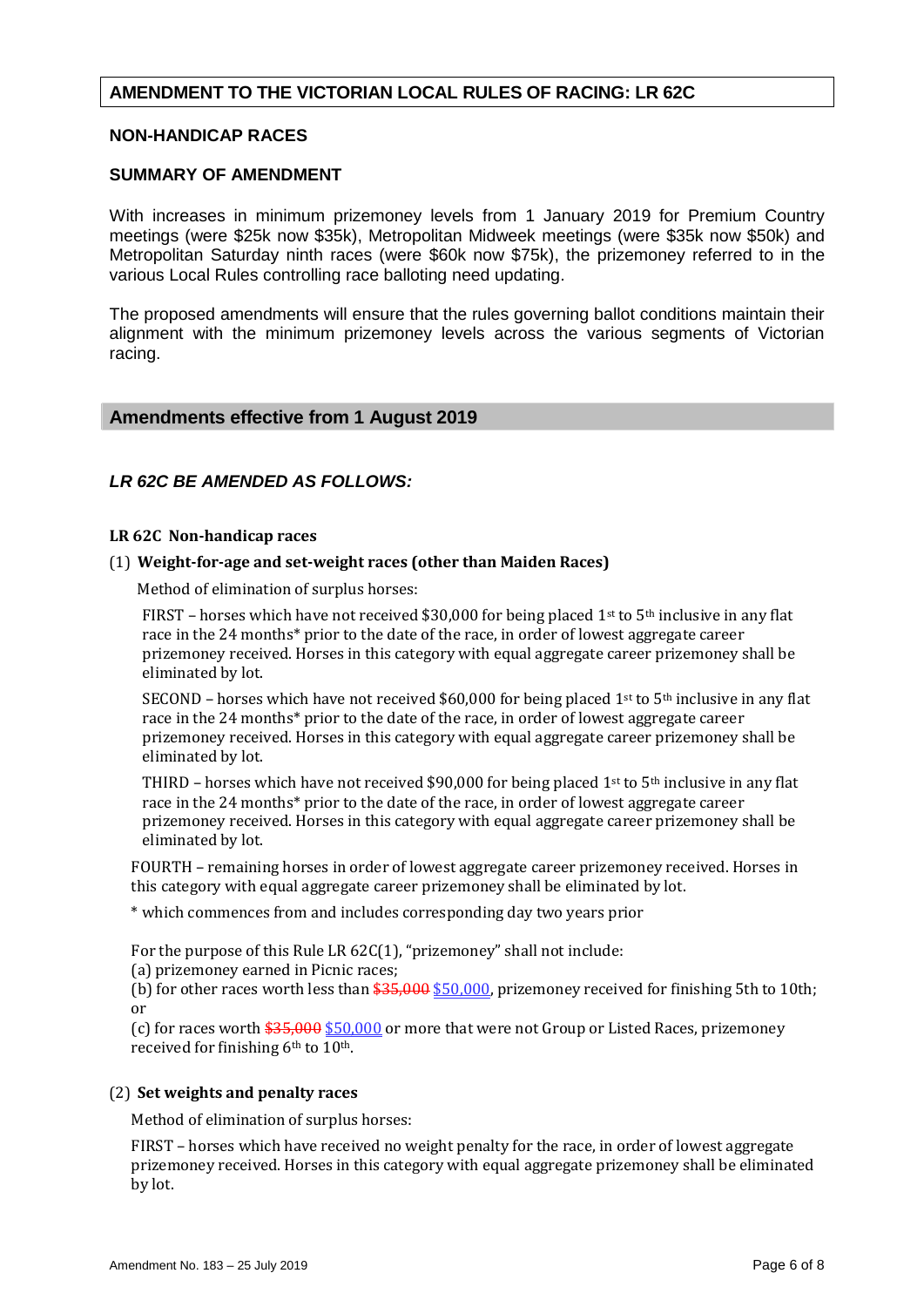SECOND – horses which have received the lowest weight penalty for the race, and so on upwards until the safety limit is reached. Horses in the same weight penalty category shall be eliminated in order of lowest aggregate prizemoney received. Horses in the same weight penalty category with equal aggregate prizemoney shall be eliminated by lot.

For the purpose of this Rule LR 62C(2), "prizemoney" shall not include:

(a) prizemoney earned in Picnic races;

(b) for other races worth less than  $$35,000$  \$50,000, prizemoney received for finishing 5th to 10th; or

(c) for races worth  $$35,000 $50,000$  or more that were not Group or Listed Races, prizemoney received for finishing 6<sup>th</sup> to 10<sup>th</sup>.

# (3) **Early Season Selected 2YO races**

Method of elimination of surplus horses:

FIRST – horses which have not been placed 1<sup>st</sup> to 4<sup>th</sup> inclusive in a race and have not been placed 1<sup>st</sup> to 3rd inclusive in a 2YO official trial in any Metropolitan Area of Australia or official trial in Victoria. If horses in this category exceed the number to be eliminated, then elimination shall be by lot.

SECOND – horses which have not been placed  $1<sup>st</sup>$  to  $4<sup>th</sup>$  inclusive in a race but which have been placed 1st to 3rd inclusive in a 2YO official trial in any Metropolitan Area of Australia or official trial in Victoria. Official trial winners will receive preference over those placed second and third. Horses placed second will receive preference over those placed third. Surplus horses in this category remaining after the exhaustion of such preferences shall be eliminated by lot.

THIRD – horses which have not won a race.

# (4) **Maiden set weights and maiden weight-for-age flat races**

Method of elimination of surplus horses:

- (a) First: Raced horses which have not won prizemoney in any of their last four starts on the flat. The horse with the greatest number of consecutive runs since winning prizemoney must be eliminated first according to age, oldest first and in the case of horses of the same age elimination must be by lot.
- (b) Second: Horses which have received the lowest average prizemoney within their last four starts on the flat. Horses which have equal average prizemoney must be eliminated by lot.
- For the purpose of this Rule LR 62C(4), "prizemoney" shall not include:
- (a) prizemoney earned in Picnic races;
- (b) for other races worth less than  $$35,000$  \$50,000, prizemoney received for finishing 5<sup>th</sup> to 10<sup>th</sup>; or
- (c) for races worth  $$35,000 $50,000$  to  $$59,999 $74,999$ , prizemoney received for finishing 6<sup>th</sup> to  $10<sup>th</sup>$

# (5) **Non-handicap hurdle and steeplechase races**

Method of elimination of surplus horses:

- (a) Maiden Class
	- (i) First: Horses which have started in a jumping race but have not received prizemoney in their last four jumping races. Elimination must be effected according to the greatest number of consecutive runs without earning prizemoney, by age, oldest first, and in the case of horses of the same age elimination must be effected by lot.
	- (ii)Second: Horses which have received prizemoney within their last four jumping starts, in order of average prizemoney won, lowest first. In the case of horses with equal average jumping prizemoney elimination must be effected by lot.
	- (iii) Third: Horses which have not started in a jumping race. Elimination must be effected according to aggregate flat prizemoney won, lowest first. In the case of horses with equal aggregate prizemoney elimination must be effected by lot.
- (b) In Set weight and Penalty races to which this LR 62C(5) applies, elimination must commence with horses which have received no weight penalty in order of aggregate jumping